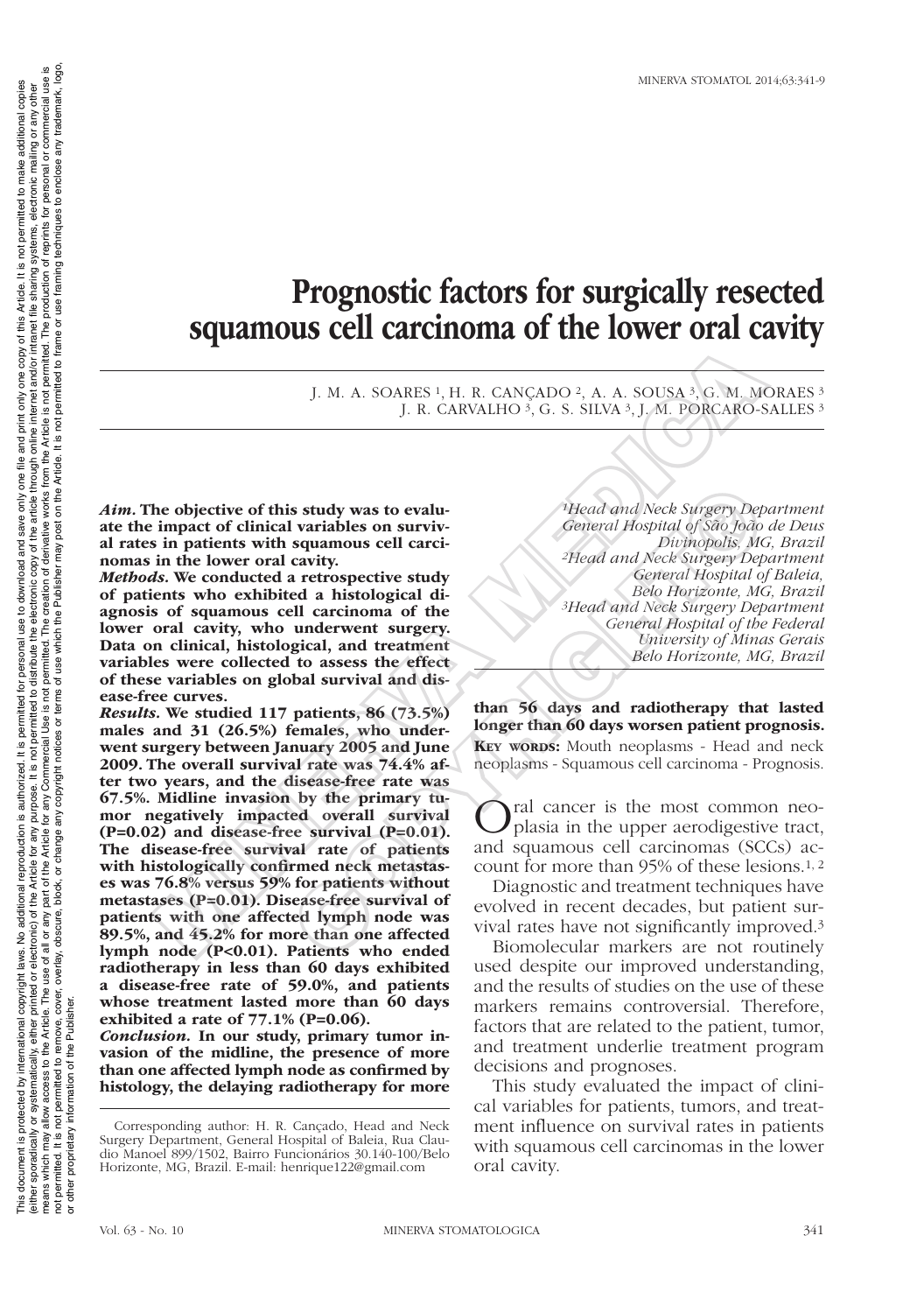framing

<sub>use</sub>

is not permitted. The p<br>permitted to frame or

permitted. The creation of derivative works from the Article is not<br>of use which the Publisher may post on the Article. It is not permit

terms  $\overline{5}$ notices

any copyright

change

part of the A<br>block, or ch

to the Article. The use of all or any<br>to remove, cover, overlay, obscure,

d to remove, cove<br>of the Publisher.

It is not permitted to make additional copies

one copy of this Article.

file and print only

one f

This document is protected by international reproductional reproduction is authorized. It is permitted for personal use to download and save only one file and print only one copy of this Article. It is not permitted to mak (either sporadically, either printed or electronic) of the Article for any purpose. It is not permited to distribute the electronic copy of the article thries internet and/or intranet file sharing systems, electronic maili means which may allow access to the Article. The use of the Article use any part of the Article for any Commercial Use is not perative works from the Article is not permitted. The production of reprints for personal or com

copyright laws. No additional reproduction is authorized. It is permitted for

personal use to download and save only

## Materials and methods

We conducted a retrospective study from the charts of patients who underwent surgery in the Head and Neck Surgery Group of the Alpha Institute of Gastroenterology at UFMG General Hospital from January 2005 to June 2009. Operations were performed at UFMG General Hospital and Baleia Hospital in Belo Horizonte and the Hospital São João de Deus in Divinópolis, Minas Gerais, Brazil. Patients who had not undergone previous treatment but exhibited a histological diagnosis of squamous cell carcinoma of the tongue, mouth floor, lower gums, retromolar space, or the buccal mucosa were included in the study. We use the following criteria for inclusion in the study: Section and the Hospital stole means what allows were concerced to assume the Deuts in Divinopolis, Minas Geral effect of these variables or global and Patients who had not undergone and disease-free curves. The following

— patients with squamous cell carcinomas in the lower oral cavity;

— lesions located on the lower oral cavity, in the following sub-sites: tongue, mouth floor, lower gums, retromolar space or the buccal mucosa;

— patients who had not undergone previous treatment;

— patients undergoing surgery with or without adjuvant treatment;

— patients with complete clinical description of the lesion and staging well described;

— presence of histological report with the information about the variables studied;

— adequate clinical follow-up.

The exclusion criteria were:

— other malignant neoplasms of mouth than squamous cell carcinoma;

— patients undergoing non-operative treatment;

— lesions located in other subsites of the mouth as hard palate, upper gum or lesions of lip;

— lost of clinical follow-up. Preoperative staging followed the staging system of the American Joint Committee on Cancer 2010.4

Patients underwent primary tumor resection with or without cervical dissection sometimes followed by radiotherapy. Radiotherapy was indicated for advanced tumors (T3 or T4), the presence of neck metastases, or compromised resection boundaries.

Data on clinical, histological, and treatment variables were collected to assess the effect of these variables on global survival and disease-free curves. The following variables were analysed: sex, age, primary lesion location, midline invasion by the primary tumor, presence of neck metastases on pathological exam, time between the operation and beginning of radiotherapy, and duration of radiotherapy.

Categories for each variable are presented in Table I.

Overall survival and disease-free survival curves were constructed for the studied variables. Patients were monitored for at least two years from the date of the operation or until death. Patients in whom clinical follow-up was not possible were excluded.

# *Statistical analysis*

Statistical analysis was performed using SPSS version 13.0. Kaplan-Meier curves were used for survival analysis. The logrank test was used to compare Kaplan-Meier curves between different variables. A 5% level of significance was used. Results that fell between 5% and 10% were considered marginally significant. Example the studient studient studient studient studient studient studient studient studient studient of radiotomology.<br>
The lower oral carrino-categories for each variable are provide an amous cell carcino-categories for

#### Results

We studied 117 patients, 86 (73.5%) males and 31 (26.5%) females, who underwent surgery between January 2005 and

Table I.—*Analysed variables.*

| Age                                   |                     | $50$ years $50-60$ years | $>60$ years   |                                           |  |
|---------------------------------------|---------------------|--------------------------|---------------|-------------------------------------------|--|
| Tumor location                        | Tongue              | Floor                    |               | Lower gums Retromolar space Buccal mucosa |  |
| Number of metastases                  | Zero                | One                      | More than one |                                           |  |
| Time until radiotherapy was initiated | $<$ 56 days         | $>56$ days               |               |                                           |  |
| Duration of Radiotherapy              | $< 60 \text{ days}$ | $>60$ days               |               |                                           |  |

or other proprietary information of the Publisher.

not permitted. It is not permitted<br>or other proprietary information o

This document is protected by international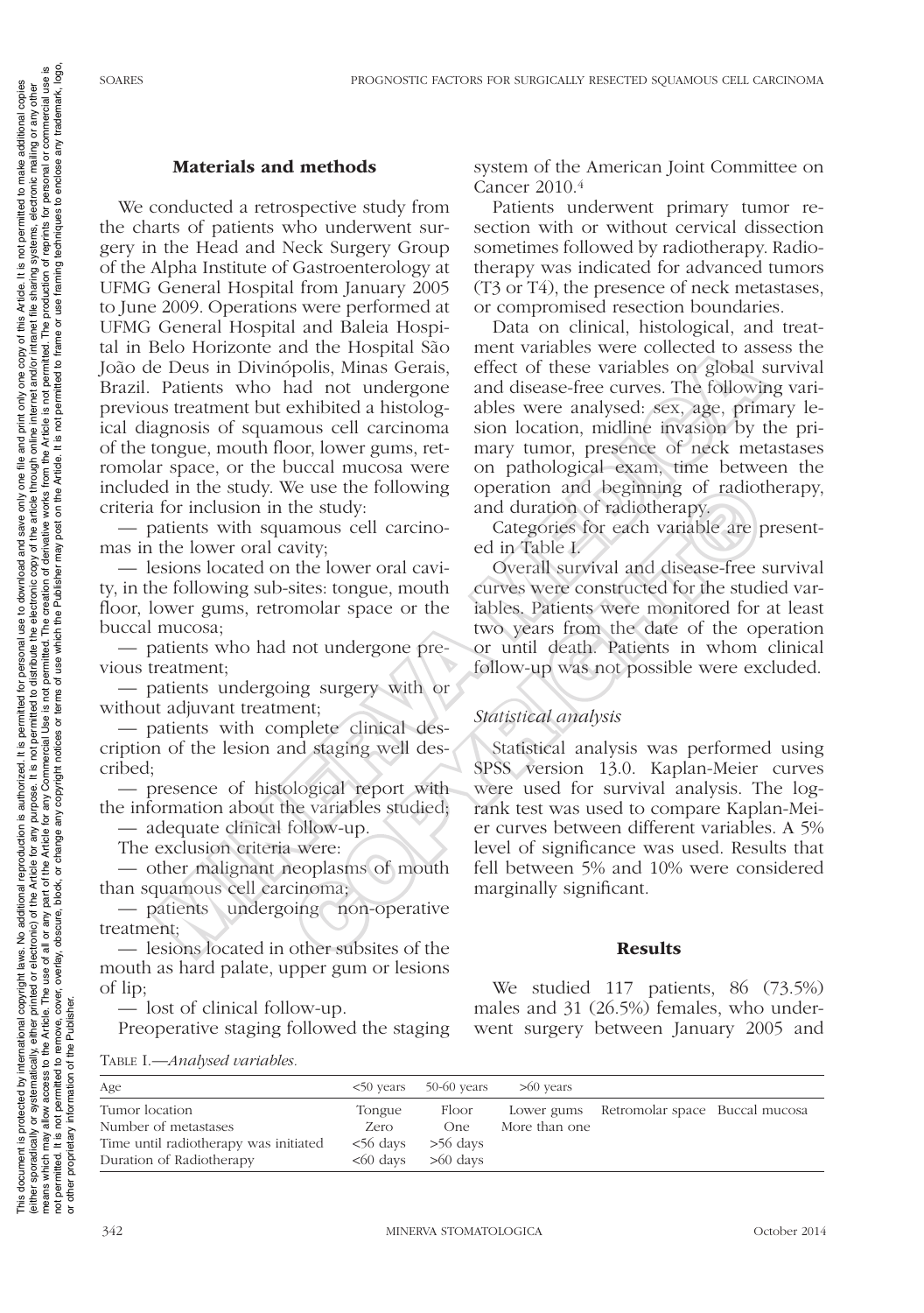June 2009. Patient ages ranged from 34 to 90 years, with an average age of 57.4 years. One hundred (85.5%) patients were smokers, and 96 (82.1%) were alcoholics.

Clinical data for the lesions are presented in Tables II-VI. The surgeries are detailed in Tables VII, VIII.

A total of 156 neck dissections were performed, including 70 (61.9%) unilateral and 43 (38.1%) bilateral.

The types of dissections are presented in Table IX.

Adjuvant radiotherapy was performed in 91 (77.8%) of the 117 patients.

|  | TABLE II.-Primary tumor location. |
|--|-----------------------------------|
|--|-----------------------------------|

| Location in lower<br>mouth                  | Tongue                 | Mouth floor              | Retromolar<br>space | Lower gums                                                                    | Buccal mucosa                  | Total                                      |  |
|---------------------------------------------|------------------------|--------------------------|---------------------|-------------------------------------------------------------------------------|--------------------------------|--------------------------------------------|--|
| N.<br>$\%$                                  | 44<br>37.6%            | 43<br>36.8%              | 17<br>14.5%         | 10<br>8.5%                                                                    | 3<br>2.6%                      | 117<br>$\mathcal{L}_{\mathcal{D}}$<br>100% |  |
| TABLE III.-T stages.                        |                        |                          |                     |                                                                               |                                |                                            |  |
|                                             | T1                     | T <sub>2</sub>           |                     | T3                                                                            | $\overline{\mathrm{T4}}$       | Total                                      |  |
| N.<br>$\%$                                  | $\overline{4}$<br>3.4% | 43<br>36.8%              |                     | 25<br>21.4%                                                                   | 45<br>38.5%                    | 117<br>100%                                |  |
| TABLE IV.-N stages.                         |                        |                          |                     |                                                                               |                                |                                            |  |
|                                             | N <sub>0</sub>         | N1                       | N <sub>2</sub> a    | N2b<br>N2c                                                                    | N <sub>3</sub>                 | Total                                      |  |
| N.<br>$\%$                                  | 62<br>53%              | 28<br>23.9%              | 10<br>8.5%          | 8<br>6<br>6.8%                                                                | 3 <sup>2</sup><br>5.1%<br>2.6% | 117<br>100%                                |  |
| TABLE V.-Stages.                            |                        |                          |                     |                                                                               |                                |                                            |  |
|                                             | Stage I                | Stage II                 |                     | Stage III                                                                     | Stage IV                       | Total                                      |  |
| N.                                          | $\sqrt{4}$             | 20                       |                     | $\sqrt{27}$                                                                   | 56                             | 117                                        |  |
| $\%$                                        | 3.4%                   | 25.6%                    |                     | 23.1%                                                                         | 47.9%                          | 100%                                       |  |
| TABLE VI.—Midline invasion.                 |                        | O                        |                     |                                                                               |                                |                                            |  |
|                                             | Present                |                          |                     | Absent                                                                        |                                | Total                                      |  |
| N.                                          |                        | 37                       |                     | 80                                                                            |                                | 117                                        |  |
| $\%$                                        |                        | 31.6%                    |                     | 68.4%                                                                         |                                | 100%                                       |  |
| TABLE VII.-Type of operation.               |                        |                          |                     |                                                                               |                                |                                            |  |
| Mouth floor<br>resection and<br>glossectomy | Glossectomy            | Mouth floor<br>resection |                     | Mouth floor<br>resection and<br>mandibulecto-my<br>of the retromolar<br>space | Buccal mucosa<br>resection     | Total                                      |  |
| N.<br>62                                    | 28                     | 10                       | 8                   | 6                                                                             |                                | 117                                        |  |
| $\%$<br>53%                                 | 23.9%                  | 8.5%                     | 6.8%                |                                                                               | 5.1%                           | 100%                                       |  |
| TABLE VIII.-Necessity of mandibulectomy.    |                        |                          |                     |                                                                               |                                |                                            |  |
|                                             |                        | Yes                      |                     | No                                                                            |                                | Total                                      |  |
| N.<br>$\%$                                  | 53<br>45.3%            |                          |                     | 64<br>54.7%                                                                   |                                | 117<br>100%                                |  |
| TABLE IX.-Type of neck dissection.          |                        |                          |                     |                                                                               |                                |                                            |  |
|                                             |                        |                          |                     |                                                                               |                                |                                            |  |
|                                             | $I-III$                | $I-IV$                   | $I-V$               |                                                                               | $II$ -IV                       | Total                                      |  |
| N.<br>$\%$                                  | 60<br>38.4%            | 17<br>10.9%              | 72<br>46.1%         |                                                                               | 7<br>4.4%                      | 156<br>100%                                |  |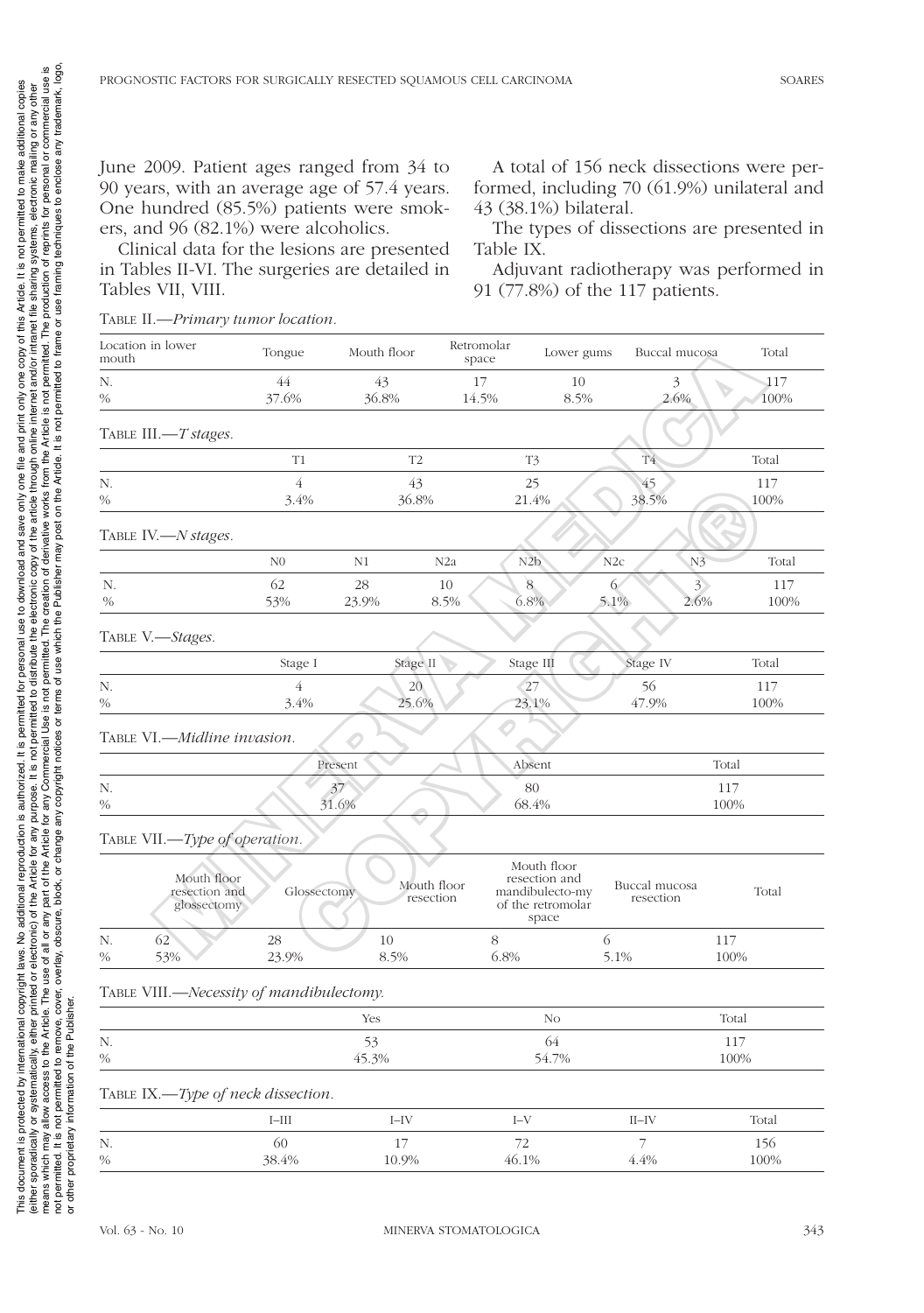This document is protected by international reproductional reproduction is authorized. It is permitted for personal use to download and save only one file and print only one copy of this Article. It is not permitted to mak (either sporadically, either printed or electronic) of the Article for any purpose. It is not permited to distribute the electronic copy of the article thriend in internet and or intranet file sharing systems, electronic m means which may allow access to the Article. The use of the Article use any part of the Article for any Commercial Use is not perative works from the Article is not permitted. The production of reprints for personal or com

This document is protected by international copyright laws. No additional reproduction is authorized. It is permitted for personal use to download and save only one file and print only one copy of this Article. It is not p





Figure 2.—Disease-free survival curve by gender.

The overall survival rate was 74.4% after two years, and the disease-free rate was 67.5%.

The overall survival rates for patients under 50 years of age, between 50 and 60 years of age, and over 60 years of age were 66.7%, 73.7% and 81.4% (P=0.71), respectively, and the disease-free rates were 58.3%, 68.4%, and 74.4% (P=0.67), respectively.

Overall survival was 76.7% in males and 67.7% in females (P=0.06). The disease-free survival rate was 69.8% for males and 61.3% for females (P=0.09).

The effect of gender on patient survival is illustrated in Figures 1 and 2.

The location of the primary lesion did not correlate with survival. The overall survival was 79.1% for mouth floor lesions, 72.7% for

or other proprietary information of the Publisher.

not permitted. It is not permitted to remove, cover, overlay, obscure,<br>or other proprietary information of the Publisher.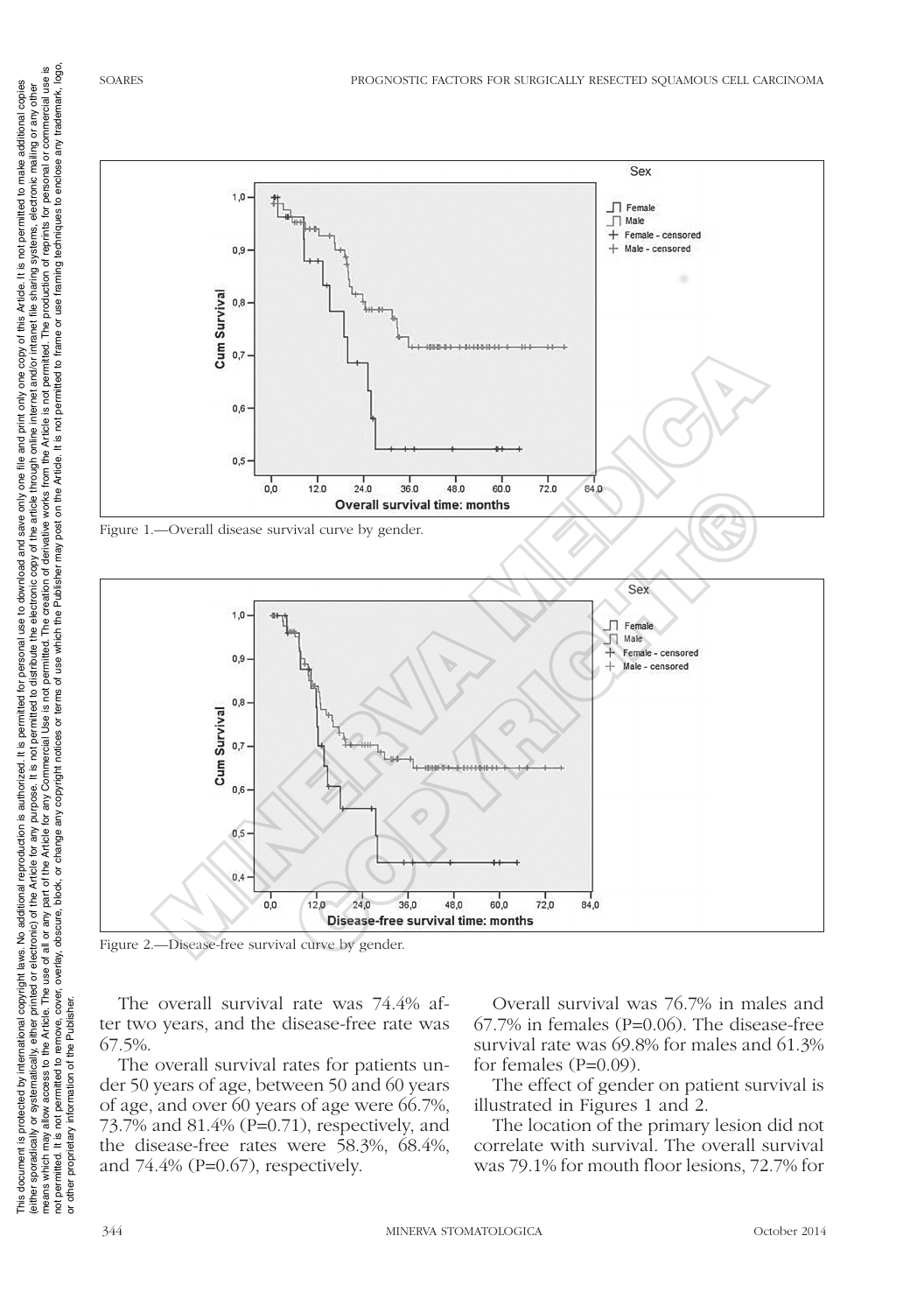

Figure 3.—Overall survival curve and midline invasion.



Figure 4.—Disease-free survival curve and midline invasion.

tongue lesions, 70.6% for retromolar space lesions, 70% for lower gum lesions, and 66.7% for buccal mucosa lesions (P=0.90).

Disease-free survival was 65.1% for the mouth floor, 63.9% for the tongue, 70.6% for the retromolar space, 80% in the lower gums, and 100% in the buccal mucosa  $(P=0.78)$ .

Midline invasion by the primary tumor negatively impacted patient survival. The

overall survival of patients with midline invasion was 64.9% *versus* 78.8% for patients without invasion (P=0.02). Midline invasion also decreased the disease-free survival rate from  $72.5\%$  to  $56.8\%$  (P=0.01).

The effect of midline invasion on survival is illustrated in Figures 3 and 4.

The T stage and clinical stage of the lesion did not correlate with survival. The survival rates for T2, T3, and T4 lesions were 79.1%,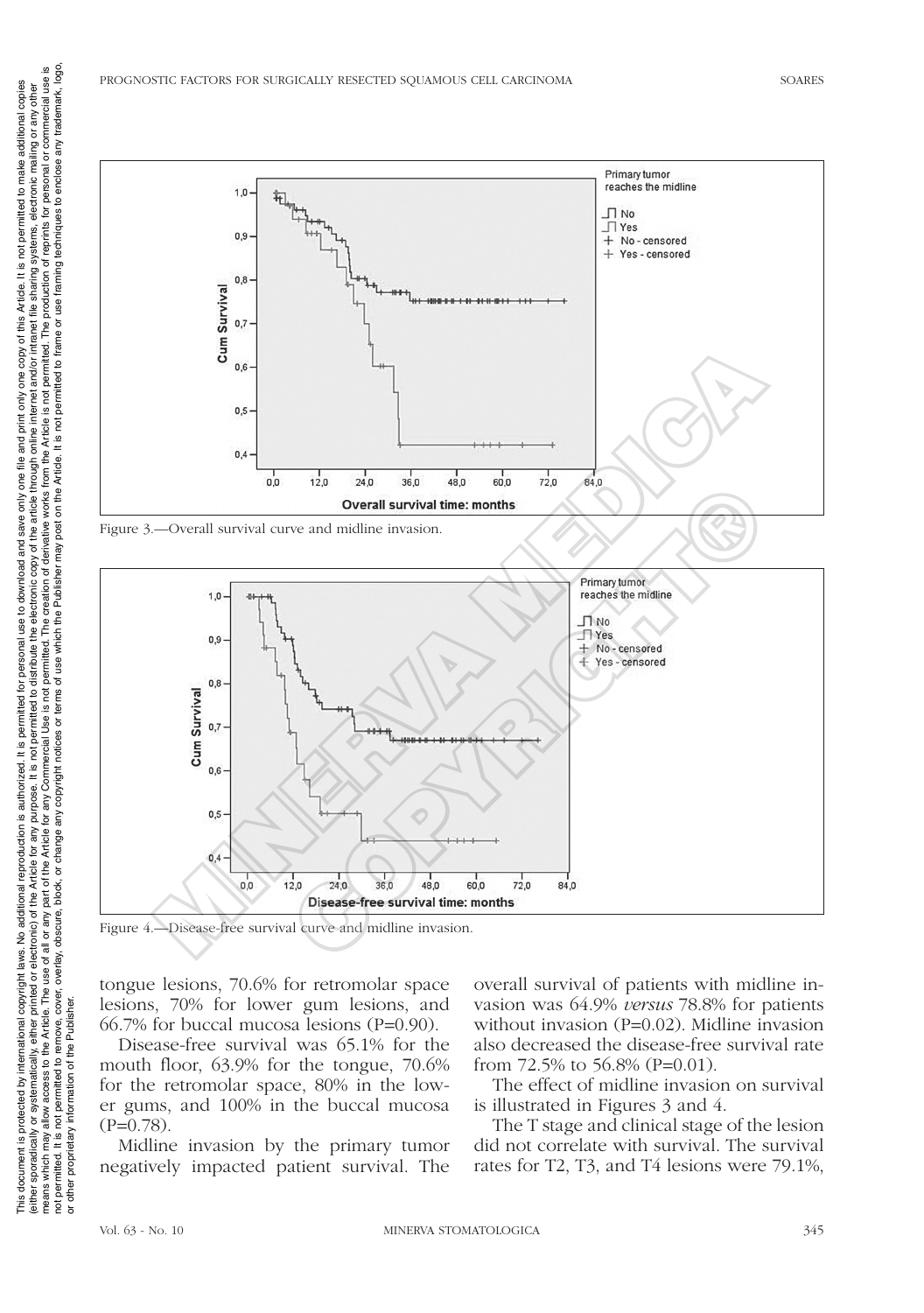to enclose any trademark, logo, reprints for personal or commercial use is

It is not permitted to make additional copies

one copy of this Article.

file and print only

one f

84%, and 64.4%, respectively (P=0.13), and the disease-free rates were 74.4%, 72%, and 60% (P=0.19), respectively. The overall survival rate after two years for stage II, III, and IV cancers were 83.3%, 74.1%, and 69.6%, respectively (P=0.30), and the respective disease-free rates were 80.0%, 66.7%, and 62.5% (P=0.19). Patients with stage I cancer were not included in the survival analysis as the total number of such patients was insufficient.

The overall survival rate of patients with histologically confirmed neck metastases was 78.6% *versus* 70.5% for patients without metastases (P=0.43). The disease-free survival rate in the absence of neck metastases was 76.8% *versus* 59% when present  $(P=0.01)$ .

The effect of neck metastases on diseasefree survival is presented in Figure 5.

Survival analysis of the three groups that were separated by the number of affected lymph nodes revealed that the overall survival rate of patients with zero, one, or more than one affected lymph node was 78.6%, 78.9%, and 66.7%, respectively (P=0.22). Disease-free survival of patients with no affected lymph nodes was 76.8%. Disease-free survival of patients with one affected lymph node was 89.5%, and the

rate for more than one affected lymph node was  $45.2\%$  (P<0.01).

The impact of the number of affected lymph nodes on disease-free survival is illustrated in Figure 6.

Analysis of radiotherapy initiation demonstrated that patients who initiated radiation more than 56 days after surgery experienced a two-year survival rate of 65.1%, and patients who received radiation before 56 days exhibited a survival rate of 81.3% (P=0.08). The disease-free rates were 62.8% and  $71.9\%$ , respectively  $(P=0.23)$ .

Patients who ended radiotherapy in less than 60 days exhibited a survival rate of 71.4%, and patients whose treatment lasted more than 60 days exhibited a rate of 71.8% (P=0.76). The disease-free rates were 77.1% and 59%, respectively (P=0.06).

## **Discussion**

The clinical progression of oral SCC patients depends on factors that are related to the patient, tumor and treatment. These factors remain the primary tools for the choice of treatment and the determination of the patient's prognosis.3

The use of biomolecular markers to pre-



Figure 5.—Disease-free survival curve and neck metastasis.

or other proprietary information of the Publisher.

proprietary information

not permitted. It is i<br>or other proprietary

ed to remove, c<br>n of the Publish

This document is protected by international reproductional reproduction is authorized. It is permitted for personal use to download and save only one file and print only one copy of this Article. It is not permitted to mak (either sporadically, either printed or electronic) of the Article for any purpose. It is not permited to distribute the electronic copy of the article thriend in internet and or intranet file sharing systems, electronic m means which may allow access to the Article. The use of the Article use any part of the Article for any Commercial Use is not perative works from the Article is not permitted. The production of reprints for personal or com not permitted to remove, cover, overlay, obscure, block, or change any copyright notices or terms of use which the Publisher may post on the Article. It is not permitted to frame or use framing techniques to enclose any tr

 $\overline{a}$ 

It is permitted

is authorized.

additional reproduction

copyright laws. No

This document is protected by international

personal use to download and save only

(ether sponatically or systematically, ether printed or electronic) of the Article is not permitted to distribute the electronic copy of the article through online internet and or hranet file sharing systems, electronic ma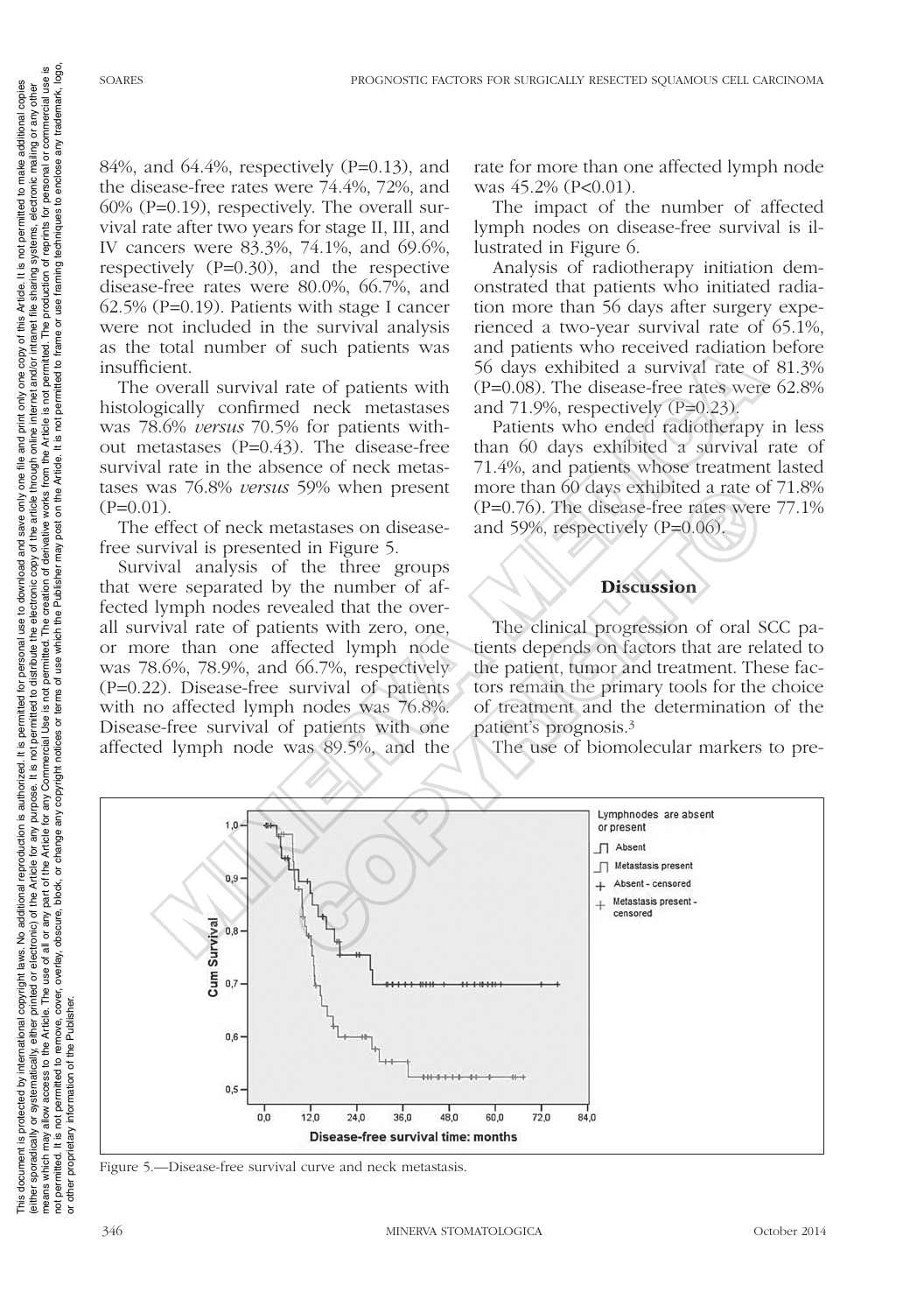

dict malignant neoplasia behaviour and guide therapy has been investigated. However, concerns about the validity of these tested markers persist, and they are not regularly used in daily clinical practice.2 Therefore, these markers do not affect treatment choice or accurately predict disease progression.

This study was performed in a developing country in which most SCC patients were diagnosed at an advanced clinical stage.

The overall survival rate during our follow-up period was 74.4%, and the diseasefree survival rate was 67.5%. The average patient age was 57.4 years, which is slightly below the average age of 65 years in the literature.3 The importance of age in prognosis is controversial. Several authors have demonstrated high remission rates in young patients, but other authors report no influence of age on prognosis, which corroborates our results.3, 5, 6

Male patients were overrepresented in our study, with a male: female ratio of 2.8:1, which is consistent with previous studies. No difference in the survival rate between sexes has been reported previously.1, 3, 7 However, we observed marginally significant lower overall and disease-free survival rates in females. The analysis of midline invasion rates between sexes revealed a marginally significantly higher rate in females. This result creates an overlap of midline invasion and female gender, which complicated the analysis of the influence of sex on survival.

Malignant tumors in various locations in the mouth exhibit different prognoses; tumors in the back of the mouth exhibit a worse prognosis.3 However, this relationship is not clear because some studies include both mouth and throat lesions in survival curves analyses. We only evaluated lesions on the mouth floor, and patients with primary tumors on the lips, throat, and roof of the mouth were excluded. Lesion location exhibited no effect on survival in the present study. Disease-free survival time: months<br>
al curve and number of affected lymph nodes:<br>
investigated. How-<br>
significantly higher rate in females.<br>
investigated. How-<br>
investigated and<br>
they are not and female gender, which compl

TNM (Tumor, Node, Metastasis) staging is widely accepted as the primary tool for the determination of disease prognosis because patients with advanced disease exhibit worse prognoses.6, 8 Patients in advanced stages exhibited worse prognoses than patients in the initial disease stages in our study. However, this difference was not statistically significant, perhaps due to the small number of patients in each subgroup as reported previously.9

The presence of neck metastases worsens patient prognosis.8, 10 Here, 156 neck

or other proprietary information of the Publisher.

not permitted. It is not permitted to remove, cove<br>or other proprietary information of the Publisher.

cover,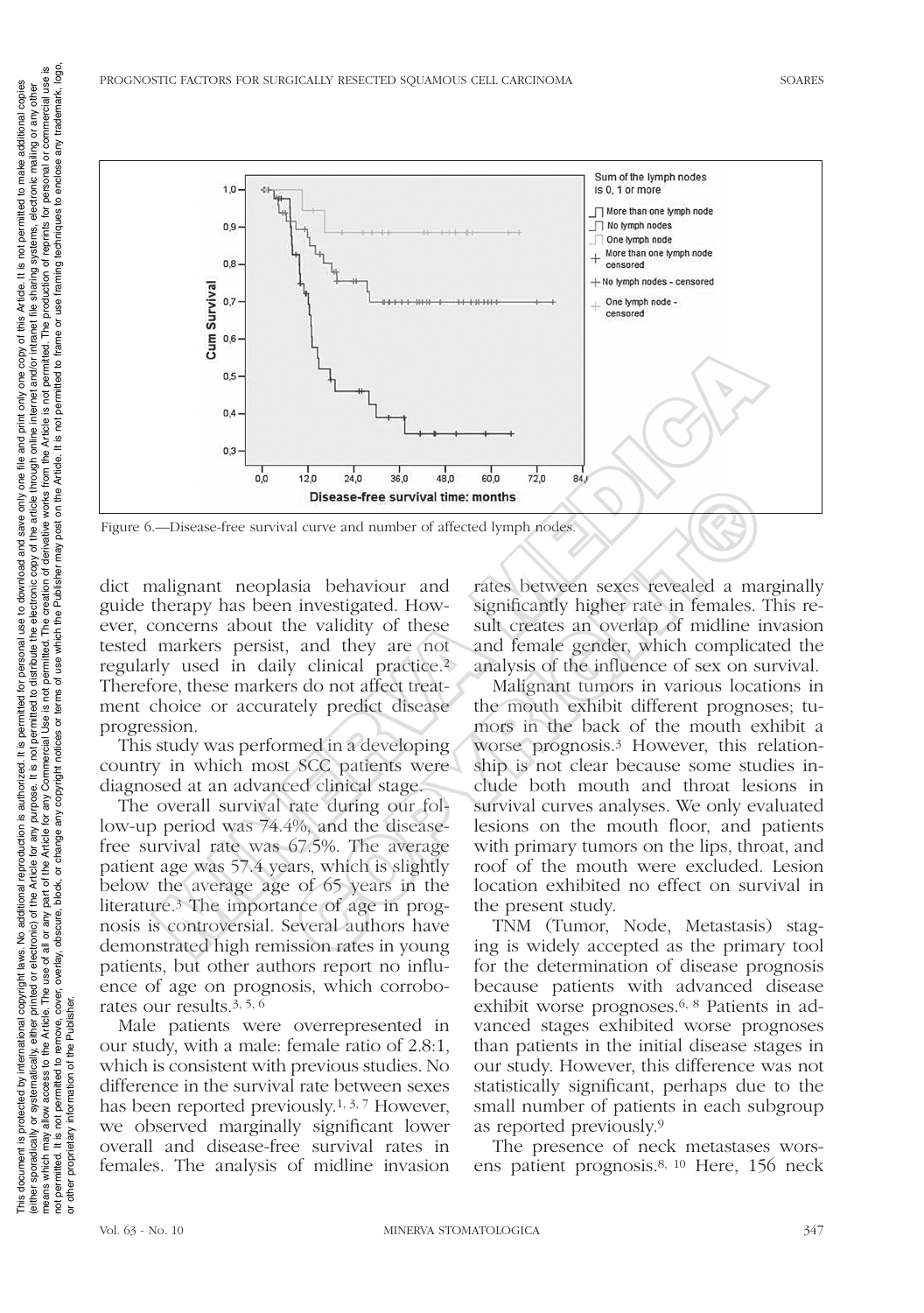reprints for personal or commercial use is to enclose any trademark, logo

one copy of this Article. It is not permitted to make additional copies

one file and print only

This document is protected by international reproductional reproduction is authorized. It is permitted for personal use to download and save only one file and print only one copy of this Article. It is not permitted to mak (either sporadically, either printed or electronic) of the Article for any purpose. It is not permited to distribute the electronic copy of the article thries internet and/or intranet file sharing systems, electronic maili means which may allow access to the Article. The use of the Article use any part of the Article for any Commercial Use is not perative works from the Article is not permitted. The production of reprints for personal or com not permitted to remove, cover, overlay, obscure, block, or change any copyright notices or terms of use which the Publisher may post on the Article. It is not permitted to frame or use framing techniques to enclose any tr

copyright laws. No additional reproduction is authorized. It is permitted for

personal use to download and save only

(ether sporadically or systematically, ether printed or electronic) of the Article branch in the interval or opportunity of the Article The Defined or electronic) of the Article for any purpose. It is not permitted to dist

dissections were performed; 70 (61.9%) dissections were unilateral, and 43 (38.1%) dissections were bilateral. Bilateral neck dissection was indicated when the primary lesion invaded the midline or extended to the base of the tongue, or when neck metastases contralateral to the primary legion were detected.

The presence of histologically confirmed neck metastases decreased the overall survival rate from 78.6% to 70.5% in the present study, which was not significant (P=0.43). The disease-free survival rate decreased from 76.8% to 59% in patients with and without metastases, respectively. This difference was marginally significant (P=0.09).

The disease-free survival rate was lower in the group with more than one affected lymph node, independent of the unilateral or bilateral nature, compared to the groups with zero lymph nodes affected and one lymph node affected (P<0.01). The presence of more than one affected lymph node is a risk factor for contralateral and distant metastases, which worsens patient prognosis.9 Previous studies have also demonstrated that patients with metastases at various locations in the neck exhibit worse prognoses than patients with no metastases or a single metastasis.

Invasion of the midline by the primary tumor is not well studied. Midline invasion is a risk factor for contralateral metastases,<sup>10</sup> and the survival rates of patients with midline invasion of the tongue has been reported to decrease by one-half compared to patients who lack this prognostic factor.11

Our data demonstrated that invasion of the midline in the mouth reduced the overall survival from  $78.8\%$  to  $64.9\%$  (P=0.02) and increased the neoplasia recurrence rate from 56.8% to 72.5% (P=0.01) during the two-year follow-up period. These results demonstrate that this variable affected the prognosis of the studied population.

The best treatment for advanced oral cavity cancers is surgery and adjuvant radiotherapy. The treatment time and radiotherapy technique are also critical. The initiation of radiotherapy more than 56 days after surgery decreased the survival rate from 81.3% to 65.1% (P=0.08) in the studied population. Radiotherapy that lasted longer than 60 days decreased the disease-free survival rate from 77.1% to 59.0% (P=0.06). These marginally significant results demonstrate that delayed radiotherapy and an increase in treatment duration may worsen patient prognosis.

### Conclusions

In assessing the population of patients with squamous cell carcinoma of lower oral cavity, without prior treatment, which were surgically treated at our institution, we can come to some conclusions. Based on what was considered statistically significant, we can say that primary tumor invasion of the midline or the delaying radiotherapy for more than 56 days lowered the overall survival. Additionally, a decrease in diseasefree survival was correlated with invasion of the midline by the primary tumor, the presence of more than one affected lymph node as confirmed by histology, and more than 60 days of radiotherapy. We believe that greater monitoring of patients may further corroborate our findings and we can even find other clinical variables that will influence the prognosis of the patients. icustases of creates the overall surface in the present in the present of the form 78.6% to 70.5% in the present<br>
is isose-free survival rate decreased in assessing the population of los<br>
isose-free survival rate decrease The mome affected was onsidered the than one and the endined the cent<br>that cent of the unilateral can say that primary tumor invasion<br>pared to the groups and the primary tumor invasion<br>pared to the groups midline or the d

#### Riassunto

*Fattori prognostici per il carcinoma a cellule squamose della cavità orale inferiore resecato chirurgicamente*

*Obiettivo*. Obiettivo del presente studio è stato quello di valutare l'impatto delle variabili cliniche sui tassi di sopravvivenza dei pazienti affetti da carcinomi a cellule squamose della cavità orale inferiore.

*Metodi*. Abbiamo condotto uno studio retrospettivo su pazienti con diagnosi istologica di carcinoma a cellule squamose della cavità orale inferiore, i quali sono stati sottoposti a chirurgia. I dati sulle variabili cliniche, istologiche e terapeutiche sono stati raccolti per valutare l'effetto di tali variabili sulle curve di sopravvivenza globale e sopravvivenza libera da malattia.

*Risultati*. Sono stati inclusi nello studio 117 pazienti, di cui 86 (73,5%) uomini e 31 (26,5%) donne,

or other proprietary information of the Publisher.

mitted. It is not permitted to remove,<br>proprietary information of the Publis

not permitted. It is<br>or other proprietary

This document is protected by international